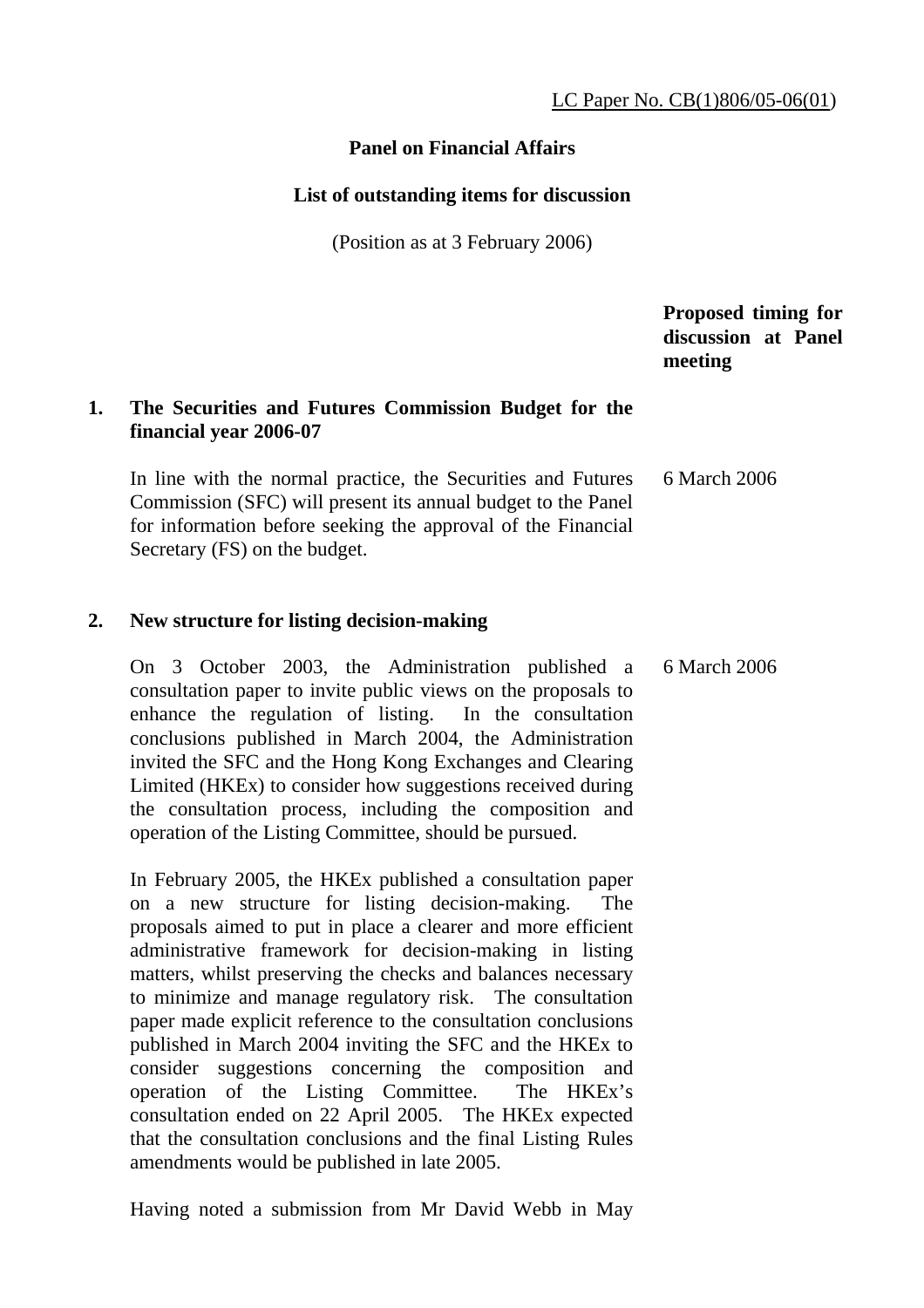2005 expressing concern on the repeated extension of term limits on Listing Committee, the Chairman and Deputy Chairman of the Panel decided to invite the Administration, the SFC and the HKEx to brief the Panel on the consultation conclusions on a new structure for listing decision-making and the related Listing Rules amendments in due course.

 The Administration proposes to brief the Panel in March 2006 on the Listing Rules amendments which address the issues concerning the size and composition of, as well as the subject of repeated extension of term limit on the Listing Committee.

### **3. Progress on the implementation of the Deposit Protection Scheme (DPS)**

 The Deposit Protection Scheme Ordinance was enacted in May 2004 for the establishment of a DPS in Hong Kong. The Ordinance provides for the setting up of an independent Deposit Protection Board (DPB) to assess and collect contributions from banks, and to make payments to depositors in the event of bank failures. 6 March 2006

 In May 2005, the Administration provided an information paper on the progress of implementing DPS, including the formation of the DPB and the establishment of the Deposit Protection Appeals Tribunal, the development of the payout procedures and contribution systems, as well as the rules governing the operation of DPS (the Rules). According to the Administration, the banking industry has been consulted on the main principles to be incorporated into the Rules. It is expected that the Rules will be ready for tabling before LegCo for negative vetting by stages. It is expected that the DPS will be ready to start providing deposit protection in the second half of 2006.

 The Administration proposes to report to the Panel in March 2006 on the progress made by the DPB on the implementation of DPS.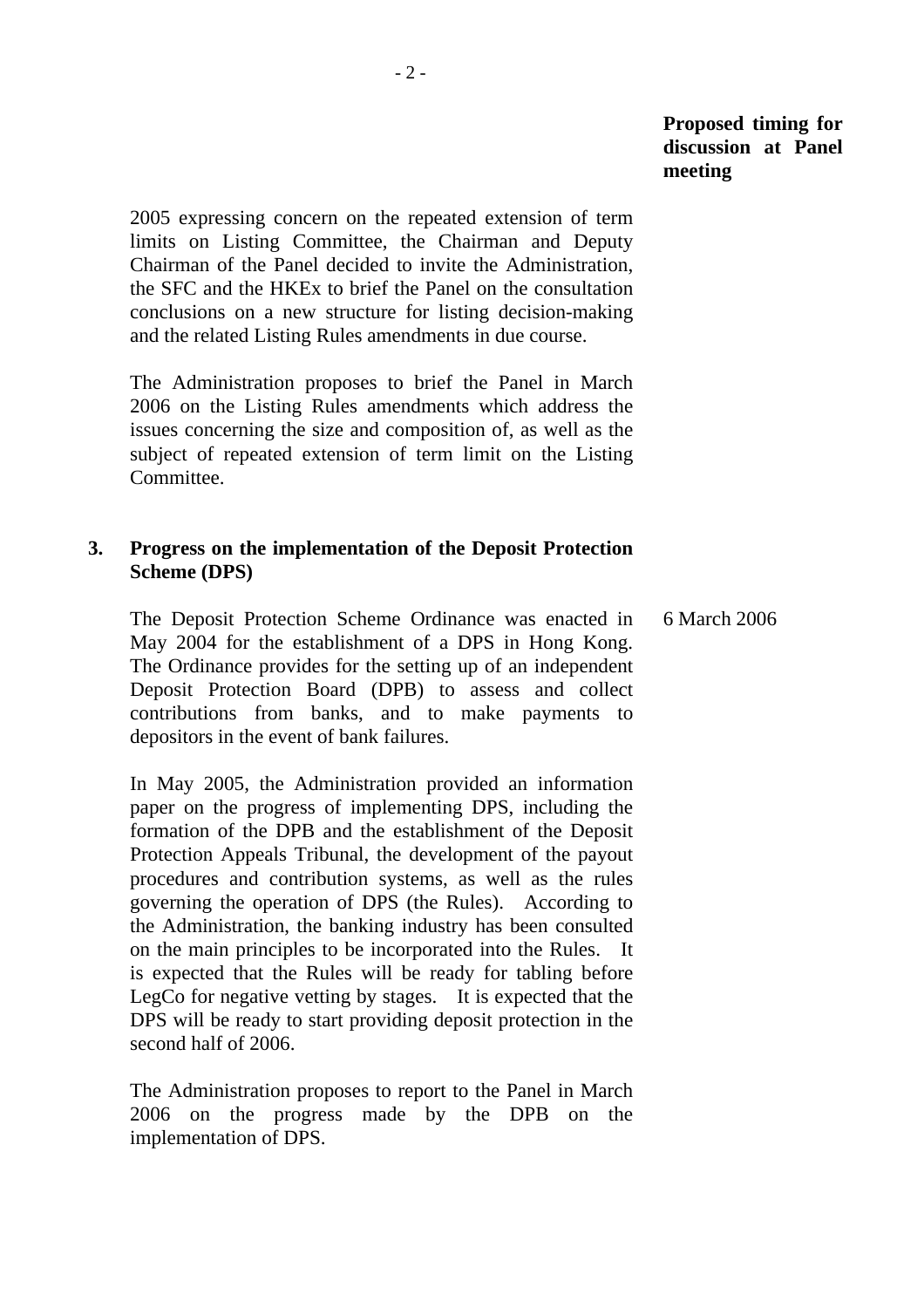# **4. Conflict of interest issue and other financial issues involved in and after the listing of The Link Real Estate Investment Trust**

 At the special meeting held on 14 December 2005, the Panel discussed with the Administration on the financial issues related to the listing of The Link Real Estate Investment Trust (The Link REIT). Members noted from the written reply of Mr Paul CHENG, the Chairman of the Board of The Link Management Limited (The Link), that due to short notice and prior commitment in China, he was unable to attend the special meeting to discuss with Members on the question of conflict of interest between his advisor role with Deutsche Bank and the role as Chairman of the Board of The Link. 3 April 2006

 At the meeting held on 5 January 2006, the Panel decided that the conflict of interest issue and other financial issues involved in and after the listing of The Link REIT be further discussed at the meeting on 3 April 2006. Mr Paul CHENG and other representative of The Link, and the Administration (including representatives from the Housing, Planning and Lands Bureau and the Financial Services and the Treasury Bureau), the SFC, and the Hong Kong Exchanges and Clearing Limited have been invited to attend the meeting.

# **5. Briefing on the work of the Hong Kong Monetary Authority**

 The Chief Executive of the Hong Kong Monetary Authority (CE/HKMA) briefs the Panel on the work of HKMA on a regular basis. The briefings are normally held in February, May and November each year. May 2006

# **6. Briefing by the Hong Kong Monetary Authority on the development of capital and disclosure rules to be made under the Banking (Amendment) Ordinance 2005**

 The Banking (Amendment) Ordinance 2005 was enacted in July 2005 to provide a legal framework for implementation of Basel II in Hong Kong (i.e. the revised capital adequacy May 2006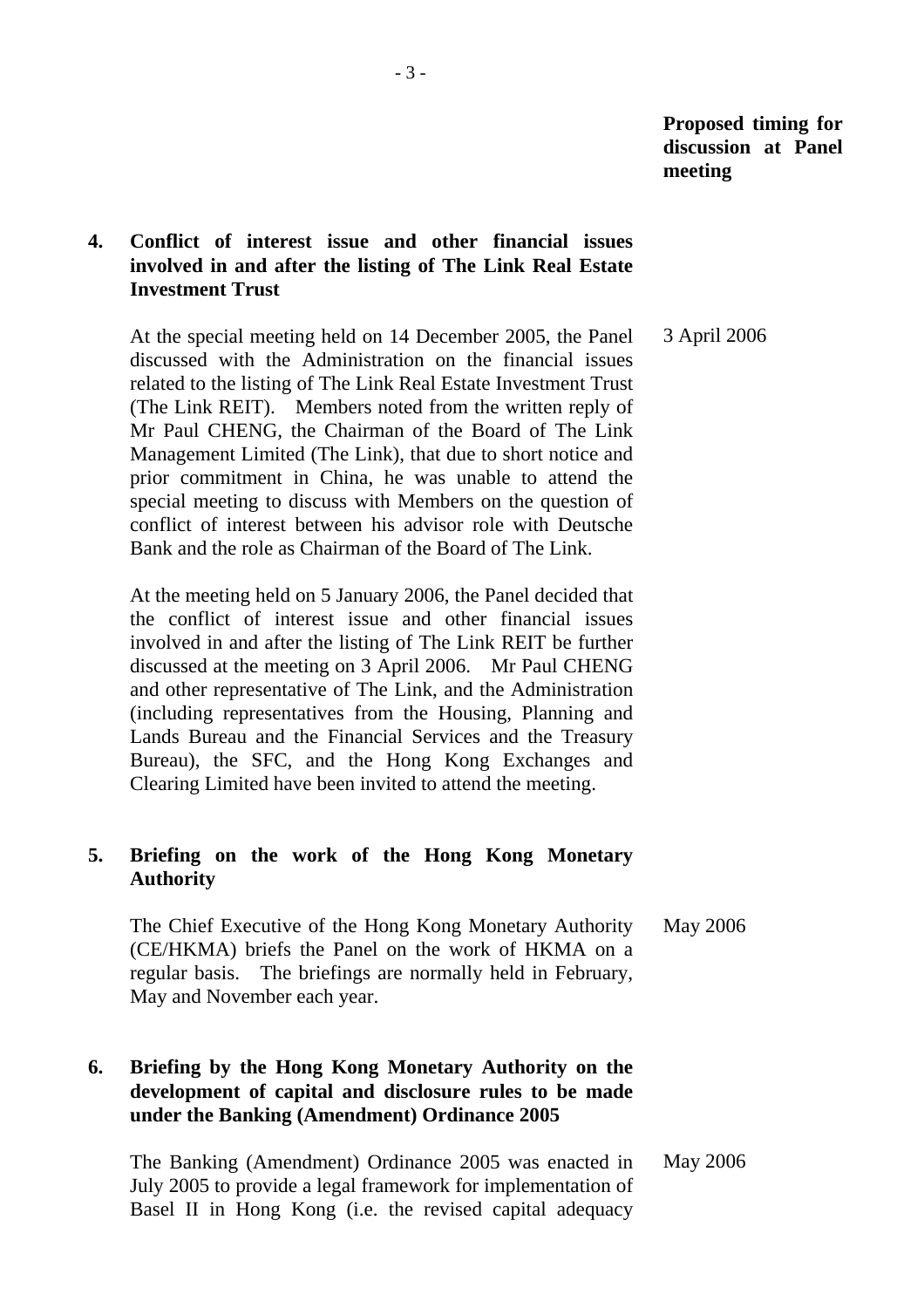regime for authorized institutions (AIs) promulgated by the Basel Committee on Banking Supervision (BCBS) in 2004). Among other things, the Amendment Ordinance provides the HKMA with a rule making power to prescribe capital and disclosure rules on the manner of calculating AIs' capital adequacy ratio (CAR) and requirements on public disclosure of AIs' financial affairs including the CAR. These rules are subsidiary legislation subject to negative vetting by LegCo.

 The HKMA proposes to brief the Panel in May 2006 on the progress of developing the capital and disclosure rules. The Administration plans to table the relevant subsidiary legislation before LegCo for negative vetting by mid-2006. The HKMA plans to implement Basel II in Hong Kong from 1 January 2007 to tie in with BCBS's timetable.

### **7. Briefing by the Financial Secretary on Hong Kong's latest overall economic situation**

 The Panel has invited the FS to brief the Panel and all other LegCo Members on macro economic issues on a periodic basis since mid-1999. The briefing is normally held in June and December each year. June 2006

### **8. Proposal to write off a judgement debt**

 At the Panel meeting held on 6 June 2005, members were briefed on the Administration's proposal to write off the judgement debt owed to the Government by an auctioneer hired by the former Government Supplies Department to conduct commercial disposal of unserviceable or obsolete government stores and confiscated goods which was considered irrecoverable. Members expressed concerns about actions taken by the Administration to recover the outstanding payments from the auctioneer and details of the Administration's internal investigation on the case including the disciplinary proceedings taken against the involving civil servants. It was agreed that the Panel would further discuss the proposal in due course after the Administration had provided the supplementary information requested by members. To be confirmed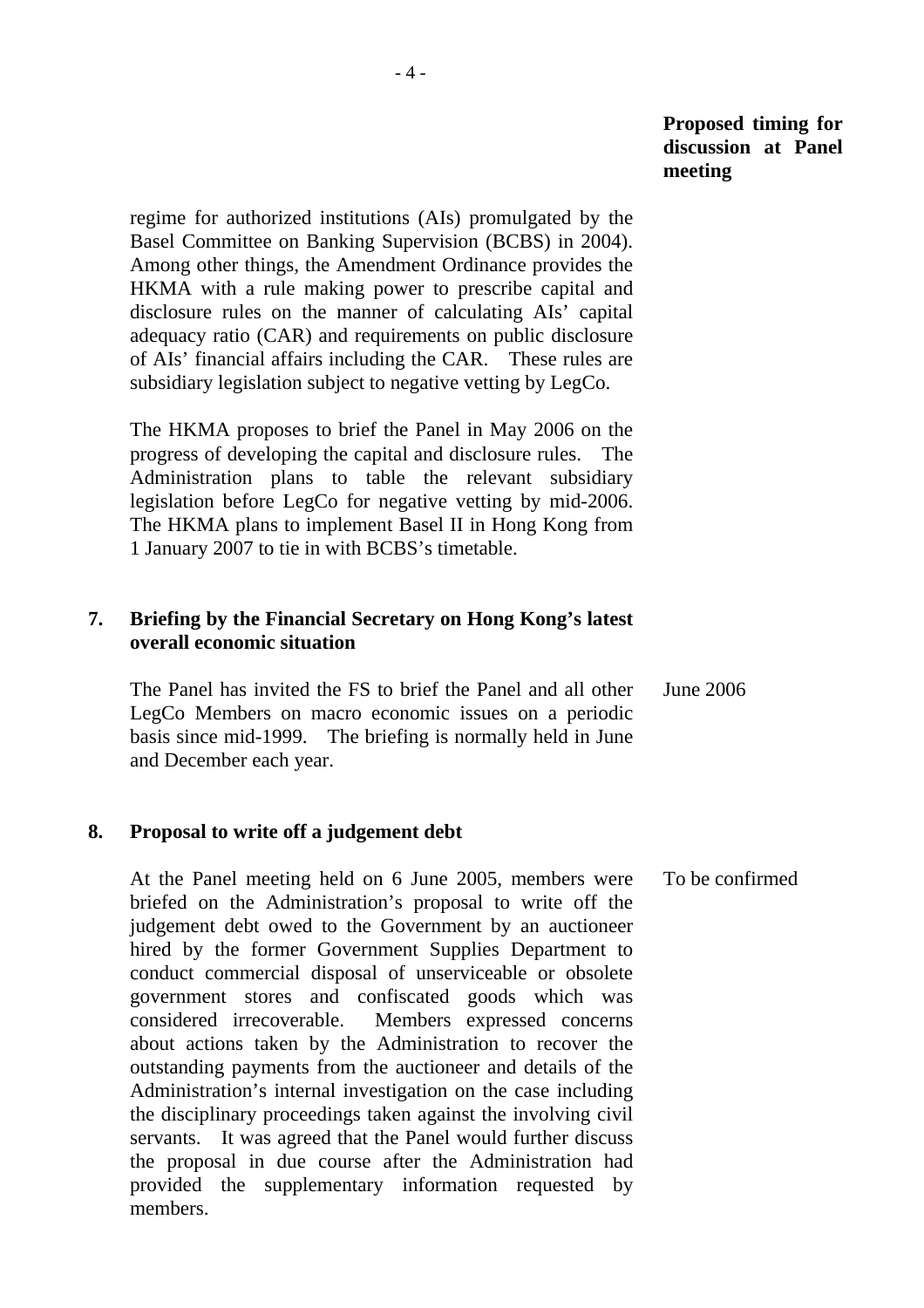The Administration plans to further consult the Panel on its proposal to write off the judgement debt in due course and then seek the approval of the Finance Committee on the proposal.

### **9. Briefing on the draft Companies (Amendment) Bill 2006**

 The Companies (Amendment) Bill 2006 aims to enable the introduction of a scripless securities market allowing securities to be issued and transferred electronically. The Bill has been included in the Legislative Programme 2005-06 provided by the Administration in October 2005. To be confirmed

 As advised by the Administration on 24 November 2005, the SFC is considering the way forward and the corresponding legislative amendments, and will brief the Panel on the way forward in due course.

# **10. Consultancy study on the feasibility of establishing insurance Policyholders' Protection Funds in Hong Kong**

 The Administration commissioned a consultancy study on the feasibility of establishing Policyholders' Protection Funds (PPFs) in Hong Kong in late 2002 and conducted a consultation exercise from December 2003 to March 2004 to invite public views on whether and how PPFs should be introduced in Hong Kong. To be confirmed

 At the Panel meeting on 1 March 2004, members were briefed on the findings of the consultancy study and proposed PPF options. The Administration undertook to consult the Panel on the way forward after the public consultation exercise.

 As advised by the Administration on 24 November 2005, the Consultant is required to produce a final report on stage 1 of the study commenting on the desirability and feasibility of introducing a Policyholders' Protection Funds scheme in Hong Kong. According to the current work progress, more time is still required for the Consultant to finalize its draft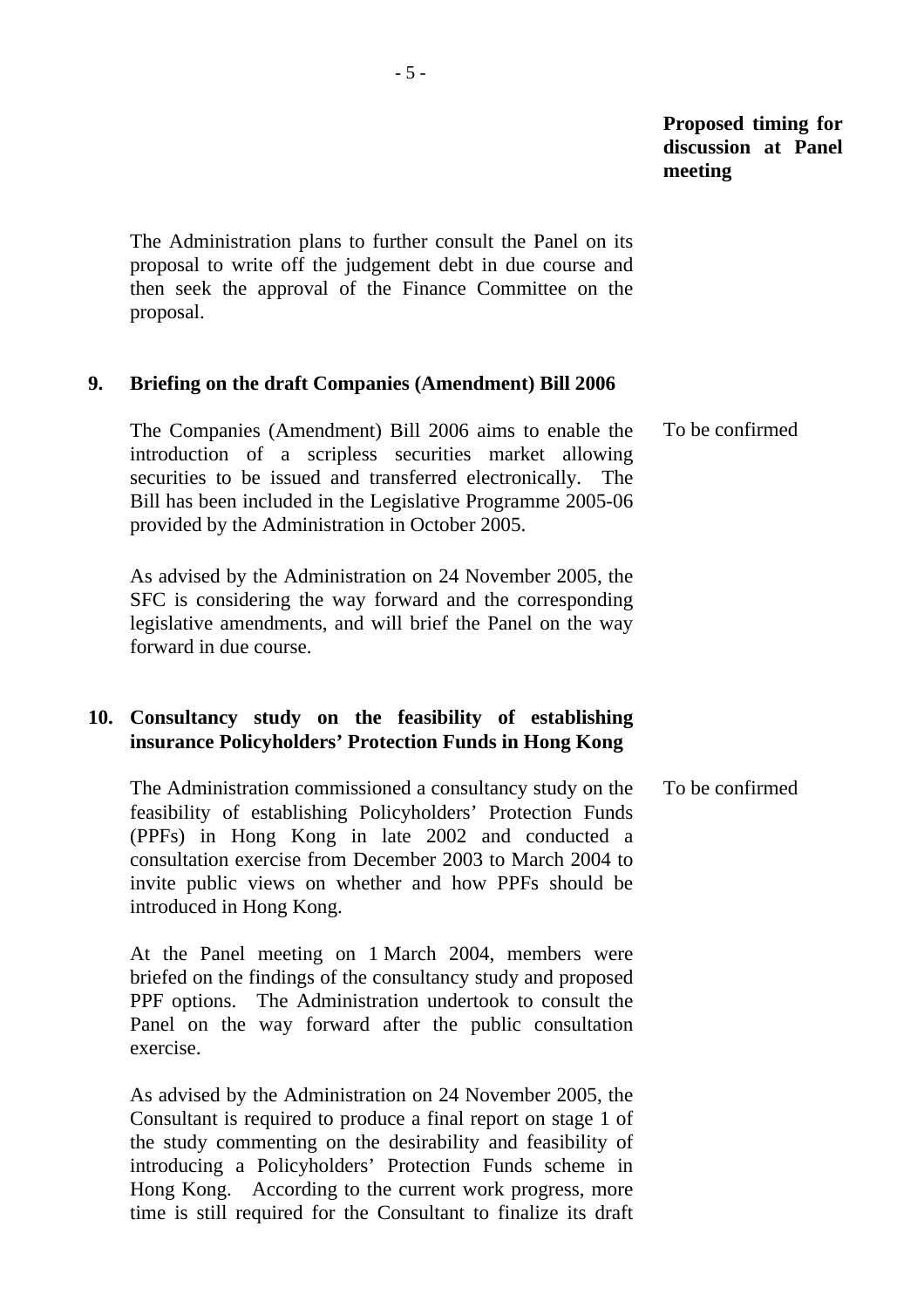final report for further discussions with the Commissioner of Insurance (C of I). The Administration is monitoring the work of the Consultant and will brief the Panel once it is ready to do so.

### **11. Consultancy study on the supervisory framework of the assets of long term insurers in Hong Kong**

 In October 2003, the Administration commissioned the consultancy study to examine the effectiveness of the current supervisory framework and to assess the need for further enhancement of the current framework for the protection of policyholders in Hong Kong. To be confirmed

 As advised by the Administration on 24 November 2005, the Consultant is undertaking a detailed study of various possible options for enhancing the asset safeguarding mechanism and asset valuation framework. According to current work progress, it is expected that the Consultant could finalize a Third Report and start drafting a public consultation paper for consideration by the C of I in the next few months. The Administration is keeping in view the progress of the consultancy study and will brief the Panel once it is ready to do so.

#### **12. New Mechanism to effect bank mergers**

 The Bills Committee on Citibank (Hong Kong) Limited (Merger) Bill, during scrutiny of the Bill in May 2005, examined the need for the Administration to formulate a generic legislation governing bank mergers and reorganizations in Hong Kong. The Administration noted the concern raised by the Bills Committee, and advised that the matter was being studied in consultation with the banking industry. The Administration then undertook to report the findings of the study to the Panel within the next few months. As directed by the Chairman, the Administration was invited to report the findings of its study to the Panel before the end of 2005. To be confirmed

The Administration replied on 3 November 2005 that it had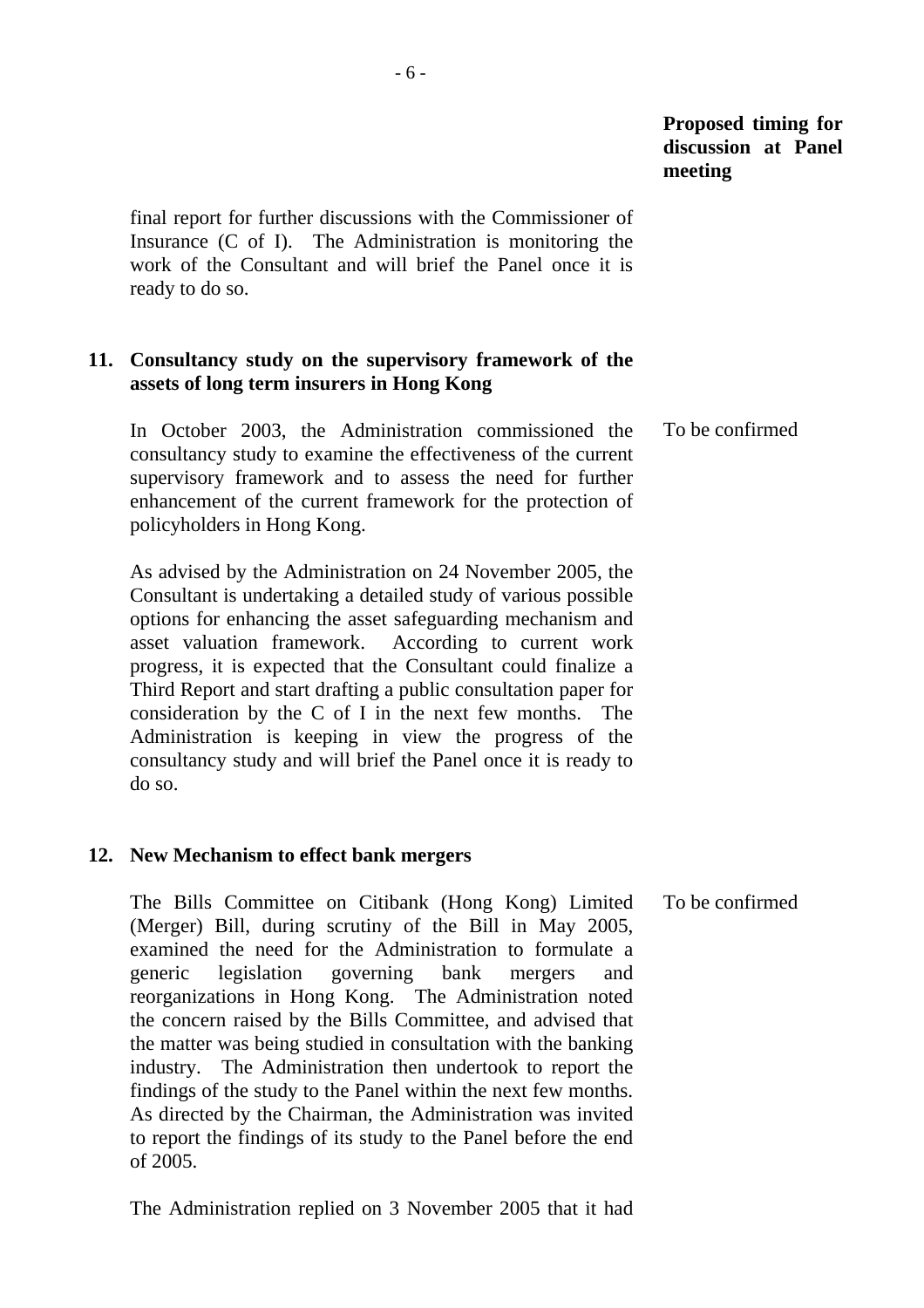invited comments from relevant parties and was considering their views, and would report the findings to the Panel in due course. The Chairman then invited the Administration to provide an information paper reporting on the progress of the study including practices and experiences of overseas jurisdictions in effecting bank mergers.

 On 27 January 2006, the Administration provided an information paper on "Transfer of Banking Business in Hong Kong". The paper was issued to members on 2 February 2006 (LC Paper No. CB(1)813/05-06(01)).

### **13. Scheme for outsourcing summary bankruptcy cases**

 The purpose of the Bankruptcy (Amendment) Bill 2004 is to empower the Official Receiver to outsource debtor-petition summary bankruptcy cases to private-sector insolvency practitioners. The Bills Committee on Bankruptcy (Amendment) Bill 2004 requested the Administration to review the outsourcing scheme after implementation of the scheme. The Secretary for Financial Services and the Treasury undertook in his speech during the resumption of the Second Reading debate on the Bill at the Council meeting on 6 July 2005 that the Administration would review the outsourcing scheme 24 months after implementation of the scheme and report the outcome of the review to the LegCo. To be confirmed

 The Administration has been invited to report the outcome of the review to the Panel in due course.

### **14. Review of the Inland Revenue Ordinance**

 In response to Hon TAM Heung-man's suggestion for the Administration to review the Inland Revenue Ordinance (IRO), five organizations/individuals have forwarded their submissions to the Panel on the subject in early 2005. To be confirmed

 In its reply dated 11 August 2005, the Financial Services and the Treasury Bureau (FSTB) advised that it had, in conjunction with the Inland Revenue Department (IRD), reviewed the issues set out in the submissions, and they would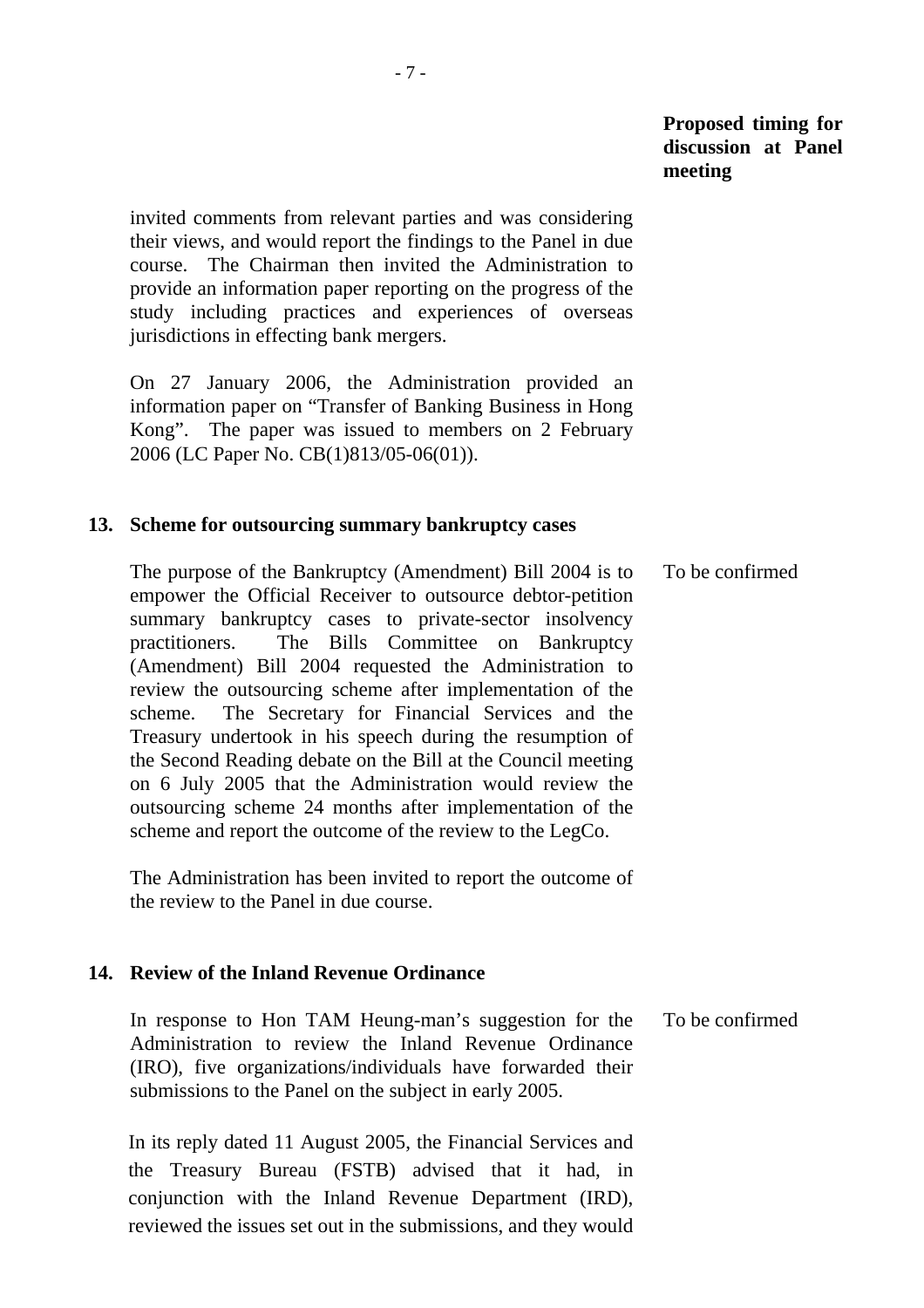take the following actions:

- (a) For those issues which are tax relief proposals, FSTB will review the issues with the FS in preparing next year's budget;
- (b) For those issues which involve the interpretation of the IRO and IRD's administrative practices, IRD and the Joint Liaison Committee on Taxation (JLCT) are working together to conduct in-depth reviews on these as appropriate. The Administration believes that most of the issues have been or could be dealt with through the issuance of new or revised Departmental Interpretation and Practice Notes;
- (c) For those issues with no details given, IRD will approach the parties concerned to better understand the problems; and
- (d) FSTB has forwarded the submissions to JLCT, and will keep the Panel informed of any substantial comments from JLCT.

 To facilitate members' consideration of Hon TAM Heung-man's suggestion for the Panel to discuss the above subject at a future meeting, the Administration has been invited to update the Panel in writing on the progress of the actions referred to in items (b), (c) and (d) above before the end of December 2005. Members were informed of the position vide LC Paper No. CB(1)2260/04-05 issued on 13 September 2005.

 On 21 January 2006, the Administration provided a written reply with an update on the actions referred to in items (b), (c), and (d) above.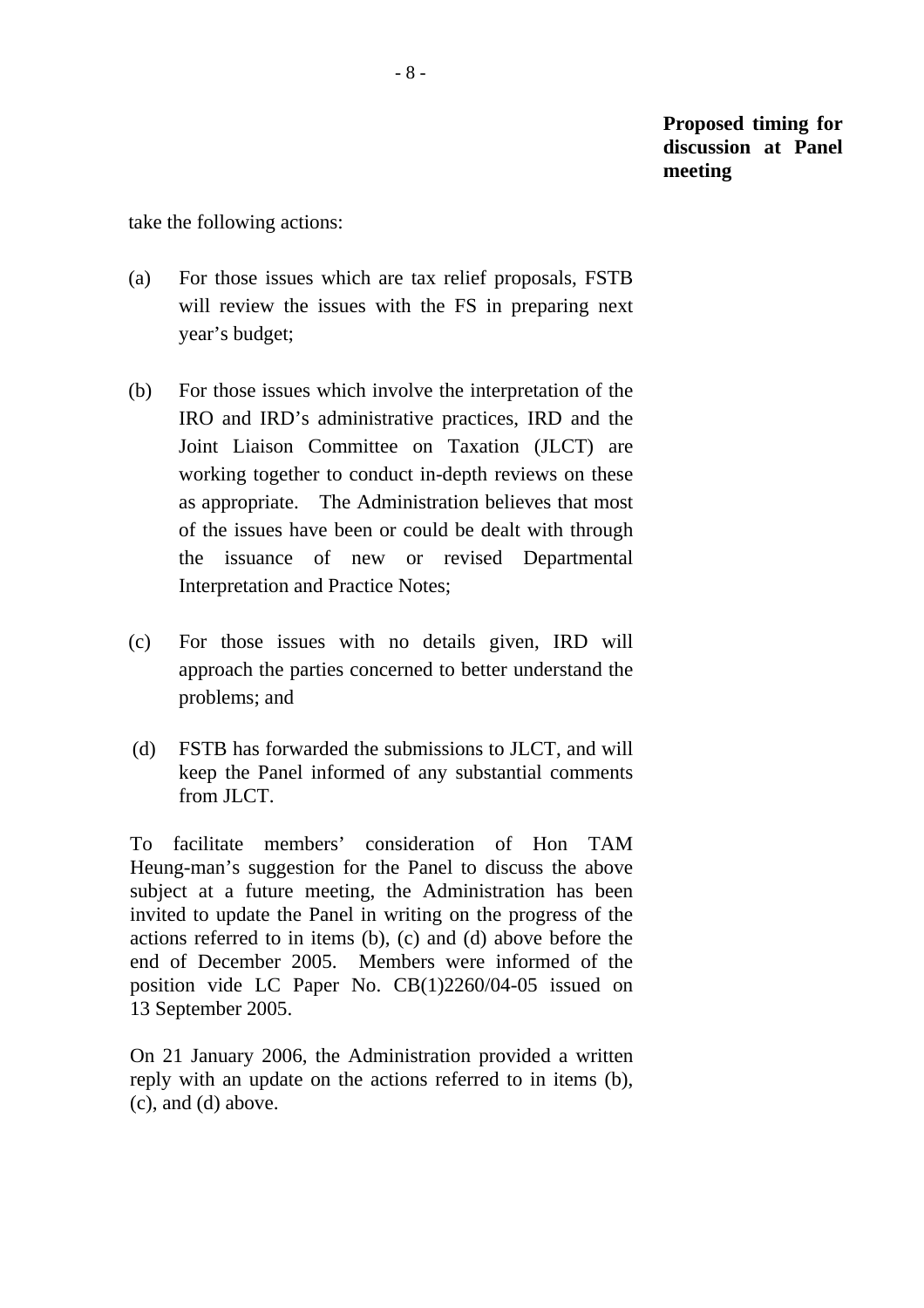### **15. Introduction of a new category of "travel insurance agents"**

 At the Panel meeting held on 4 July 2005, members were briefed on the Administration's proposal to introduce a new category of "travel insurance agents" to facilitate travel agents to be registered as insurance agents for the sale of travel insurance. Members expressed reservation on whether the proposal was the best option to achieve the policy objective of encouraging Hong Kong people to take out travel insurance before they travel. The Administration was requested to give further thought to the proposal and consider how the grave concern expressed by the insurance intermediaries could be addressed. To be confirmed

 At the Panel meeting held on 5 December 2005, members were briefed on the progress of the proposal. Members noted that the insurance industry had accepted the proposal after further discussion with the Administration. The Administration was requested to report to the Panel on the implementation of the "travel insurance agents" registration system about one year after the implementation of the system, including information on the number and percentage of travel agents who have passed the "Travel Insurance Agents Examination" and registered under the system, and the Administration's assessment of the effectiveness of the registration system and the impact of the system on the professional standards of insurance intermediaries.

### **16. Proposal on sale and outsourcing of the funding and administration of loans made to students**

 At the Panel meeting held on 5 January 2006, the Administration briefed Members on its plan to sell off the portfolio and outsource the funding and administration of non means-tested student loans to the private sector. Given the possible impact of the proposal on the students having loans under the two non-means tested loan schemes concerned, Members urged the Administration to consult the Panel on Education (Education Panel) and relevant student bodies on the proposal before reverting to the Panel. To be confirmed